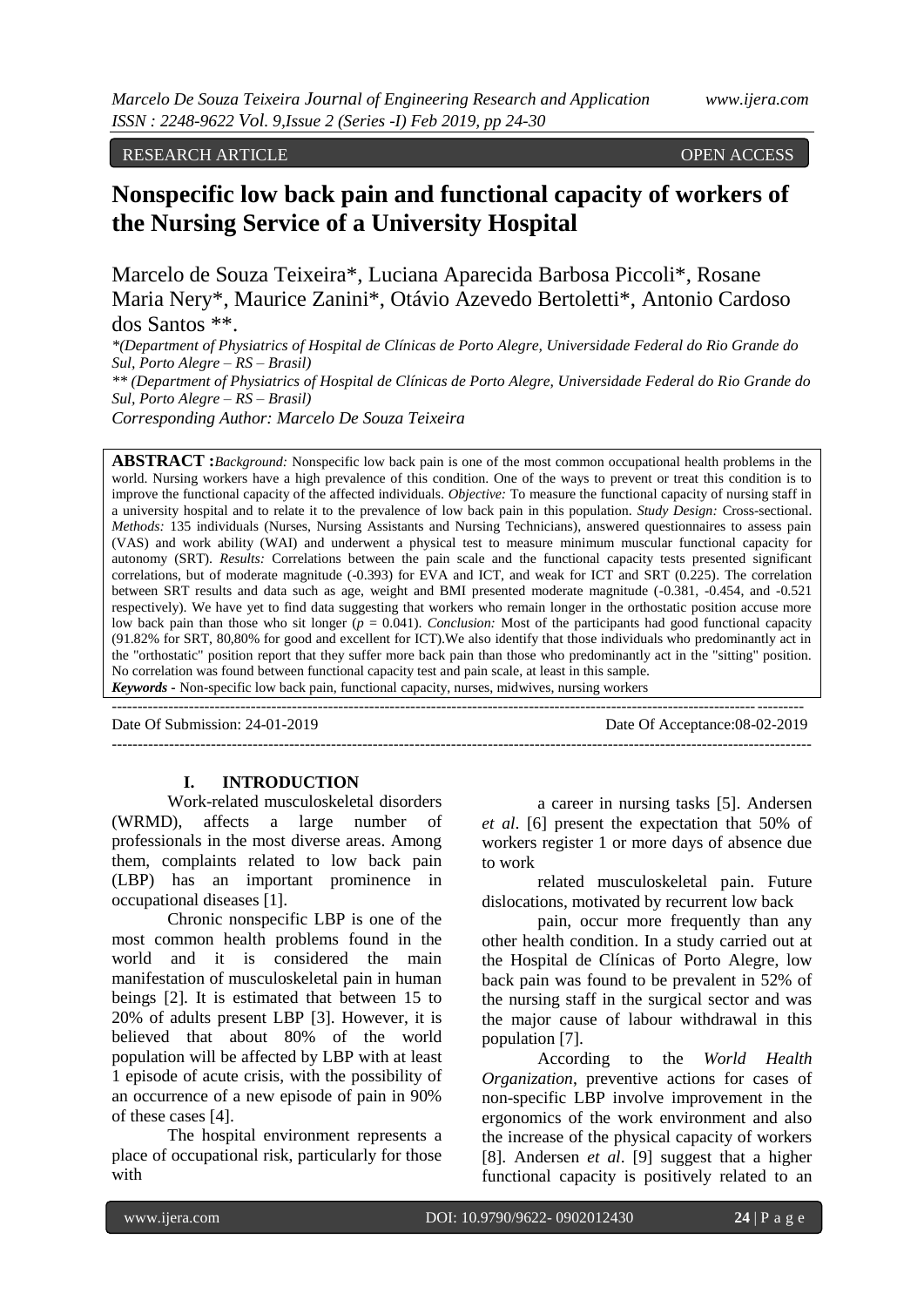increase in the amount of work performed or<br>even lower energy expenditure when expenditure when performing certain tasks. In a study conducted with hospital nurses and home care professionals, Larsson *et al*. [10] concluded that a good musculoskeletal condition is an important factor that contributes to a better capacity for work. Furthermore, the risk of LBP is high if the physical demands of work and functional capacity are not balanced [11]. LBP sufferers not only suffer from physical discomfort, but also from functional limitation, which causes incapacity and impairment in the quality of life [12].

The literature shows that individuals with higher functional capacity have a lower frequency of musculoskeletal disorders, such as low back pain. However, the relationship between these variables still requires more research, especially in health workers, such as nursing. Thus, our study aimed to identify whether there is a relationship between functional capacity and low back pain reported by nursing workers in a university and tertiary hospital.

#### **II. METHODS**

An analytical cross-sectional study, conducted from January to August / 2016, with the nursing staff of the Hospital de Clínicas de Porto Alegre.

Inclusion criteria: Nurses, Nursing Technicians and Nursing Assistants, male and female, with no limitation on age or length of service.

Exclusion criteria: advanced pregnant women, those with lower limbs prostheses, subjects with balance issues (eg. labyrinthitis), on vacation or away from service due to illness or who, for any reason, were unable to perform the physical test.

A list of potential participants was provided by the *General Coordination of Persons* (GCP) of the hospital. We identified 45 sectors with 8 or more employees. Those who were allocated in sectors with less than 8 employees, were grouped and named "others" sector. The employees of each sector were numbered, with the purpose of promoting a simple random sampling of 8 workers per sector, by lottery, through the online application "sorteador.com.br".

After the draw in all sectors, contact was established with the workers to present the research project and to do an invitation to participate. The research was well accepted with only 3 refusals. The steps of obtaining the sample are illustrated in the flowchart below. When accepting to participate in the study, a more convenient date was scheduled for data collection, where the tests were applied at the same time and in the following order: Demographic questionnaire, Visual Analogue Scale (VAS), Work Ability Index (WAI) and Sitting Rising Test (SRT).

The study was approved by the local ethics committee under the number CAAE 39791614.6.0000.5327 and all the participants signed the Free and Informed Consent Form before their participation.

This research identified mainly quantitative variables. We considered the variable "Non-specific Lumbar Pain" as a predictor, measured by the VAS and the variable "Functional Capacity" as dependent, measured by the SRT and the WAI.

Data were collected through the following instruments:

# - **Visual Analogue Scale for Pain (VAS Pain).**

A scale consisting of a ruler divided into eleven equal parts, successively numbered from 0 to 10. The individual refers to the equivalence between the intensity of his pain and a numerical classification, where 0 corresponds to the classification "No Pain" and 10 to "Maximum Pain".

## **- Work Ability Index (WAI).**

Evaluation protocol that allows to evaluate the capacity for work based on the worker's own perception, including the selfassessment about his health and capacity for work, consisting of a directed questionnaire. This protocol is the result of research developed in Finland as a support to maintain the capacity for work, destined for use in Occupational Health services [13].

This instrument was translated into the Portuguese language by Fisher [14], allowing to diagnose the early loss of the capacity to work and the aid in prevention, maintenance and health promotion through occupational health programs of the worker.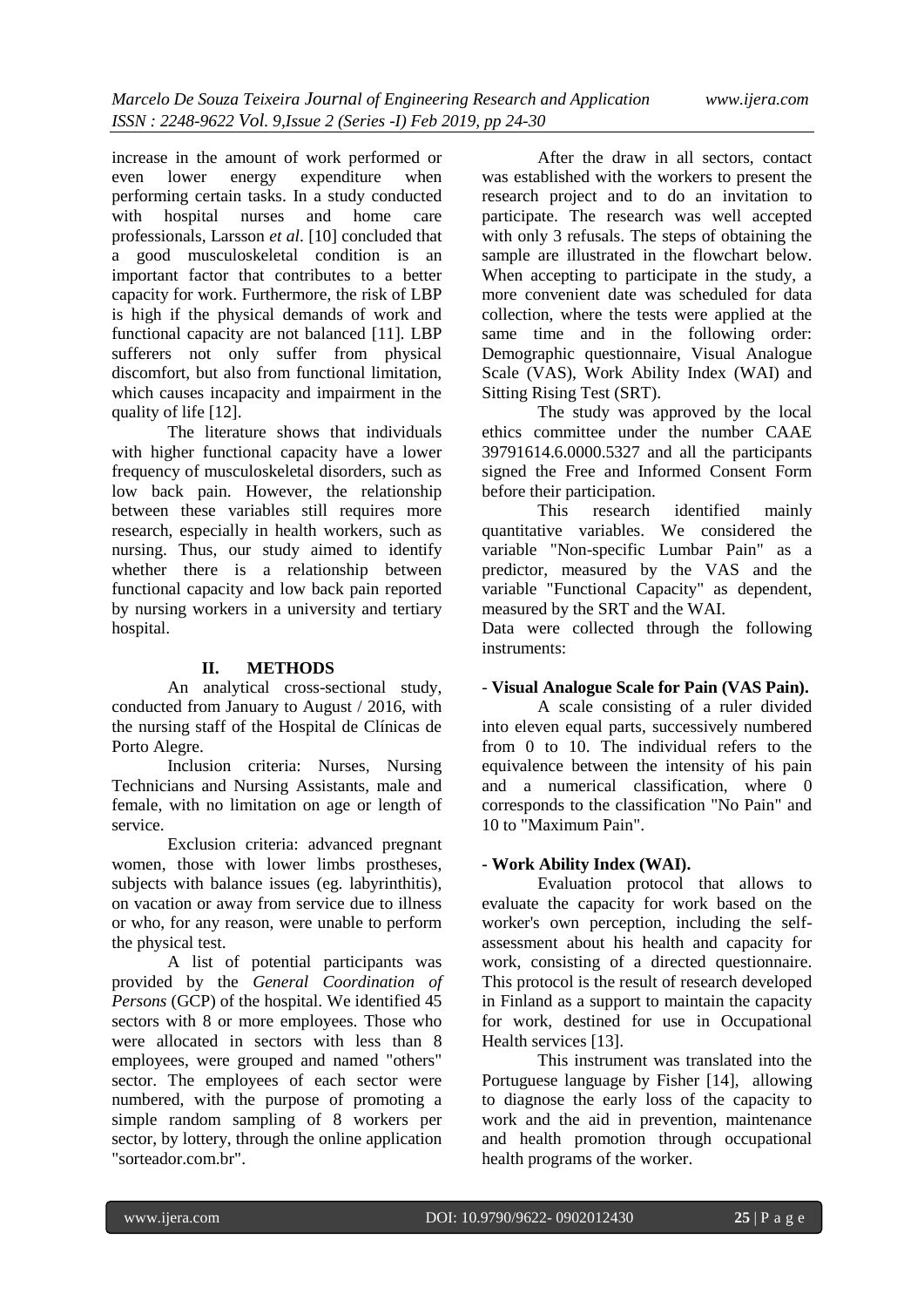## - **Sitting-Rising Test – (SRT).**

Test for simplified evaluation and quick execution of the minimal functional muscular aptitude for autonomy [15]. The test is performed in a space of 3 or  $4m^2$ , with flat ground and non-slippery floor. To perform the test, the evaluated should be barefoot and wearing clothes that did not restrict mobility. In the first phase of the test the individual should sit on the ground (mat), and in the second phase must rise from the ground. During instructions, the evaluator clearly explains that the movements should be performed with the least usage of support possible. The speed of the movements is not specifically measured, but the individual is not allowed to "throw himself" back into the sitting movement. Usually the test runs twice, but if the evaluator thinks performance may improve, retries are allowed. The evaluator should always encourage for an improvement in the test score. For measurement, one point is deducted for each support the evaluate uses (ex: hand on the floor, knee on the floor, hand on the knee), and 0.5 point for each situation of imbalance. The notes are assigned separately for the sit and stand movements, and the maximum score for each movement is 5. The best result obtained for each of the acts must be chosen.

# - **Demographic Questionnaire**

For all participants, a sociodemographic questionnaire was applied with the purpose of identifying information such as sex, marital status, time of profession, among others.

#### **Statistical Planning:**

The data were initially analyzed in a descriptive way. The Shapiro-Wilk test was used to evaluate the normality of the continuous variables. The Spearman correlation test was used between the pain scale and the functional capacity scales. Confounding variables *weight*, *age* and *BMI* were controlled through a regression analysis. Mann-Whitney U test, and Kruskal-Wallis for independent samples (to compare pain according to functional capacity classification) were also used. A significance level of 0.05 was considered. The IBM®

Statistical Package for Social Sciences (version 18.0) was used.

#### **Sample size:**

For the calculation of the sample size, the study by Walsh, *et al*. [16] was used, which verified an average difference of 6.7 points between individuals with and without low back pain on the functional capacity scale of the WAI, low back pain prevalence of 14, 6%, and standard deviations in the WAI scale of 6.6 and 4.0 in the groups with low back pain and without back pain respectively. The WinPepi program recommended, considering 5% of significance and 80% of power, a minimum sample of 62 individuals. Thus, of 1714 registered nursing workers distributed in 45 sectors, it was decided to select 3 workers per sector, totalling a sample of 135 individuals.

#### **Results**

The characteristics of the sample are described in table 1. In addition to these data, we collected information regarding the predominantly adopted position during the working day, where the average of those who remained longer in the orthostatic position was  $6.38 \pm 2.16$  hours; and in the sitting position of  $4.03 \pm 1.31$  hours. Still, 64.44% of the subjects in this sample work on a weekly workload of 36 hours / week, while 25.18% work 30 hours / week and 10.37% work for 44 hours / week.

**Table 1**: Sample characteristics

| Variable               |                             | n(x)        | average (SD)  | Median<br>$[q1 - q3]$ | min-<br>max   |
|------------------------|-----------------------------|-------------|---------------|-----------------------|---------------|
| Gender                 | Female                      | 114 (84.4%) |               |                       |               |
| Age (years)            |                             |             | 44,21 (9,01)  |                       |               |
| Profession             | Nursing                     | 48 (35.6%)  |               |                       |               |
|                        | Nursing<br>Technician       | 70 (51.9%)  |               |                       |               |
|                        | Nursing<br><b>Assistant</b> | 17 (12.6%)  |               |                       |               |
| Career Length          |                             |             |               | 216 [156 - 336]       | $47 -$<br>477 |
| Time in the Ins.       |                             |             |               | 132 [56 - 243]        | 5 -<br>477    |
| Pred. Posture          | Standing                    | 109 (80.7%) |               |                       |               |
|                        | <b>Sitting</b>              | 26 (19.3%)  |               |                       |               |
| <b>Marital Status</b>  | Married                     | 58 (43.0%)  |               |                       |               |
|                        | Single                      | 33 (24.4%)  |               |                       |               |
|                        | Divorced                    | 20 (14.8%)  |               |                       |               |
|                        | Living<br>with<br>partner   | 21 (15.6%)  |               |                       |               |
|                        | <b>Widowers</b>             | 3(2.2%)     |               |                       |               |
| Weight (Kg)            |                             |             | 72.60 (13.30) |                       |               |
| Height (cm)            |                             |             | 164,28 (7,99) |                       |               |
| BM(Kg/m <sup>2</sup> ) |                             |             | 26.86 (4.41)  |                       |               |

Table 2 shows the absolute and relative frequency of the participants according to the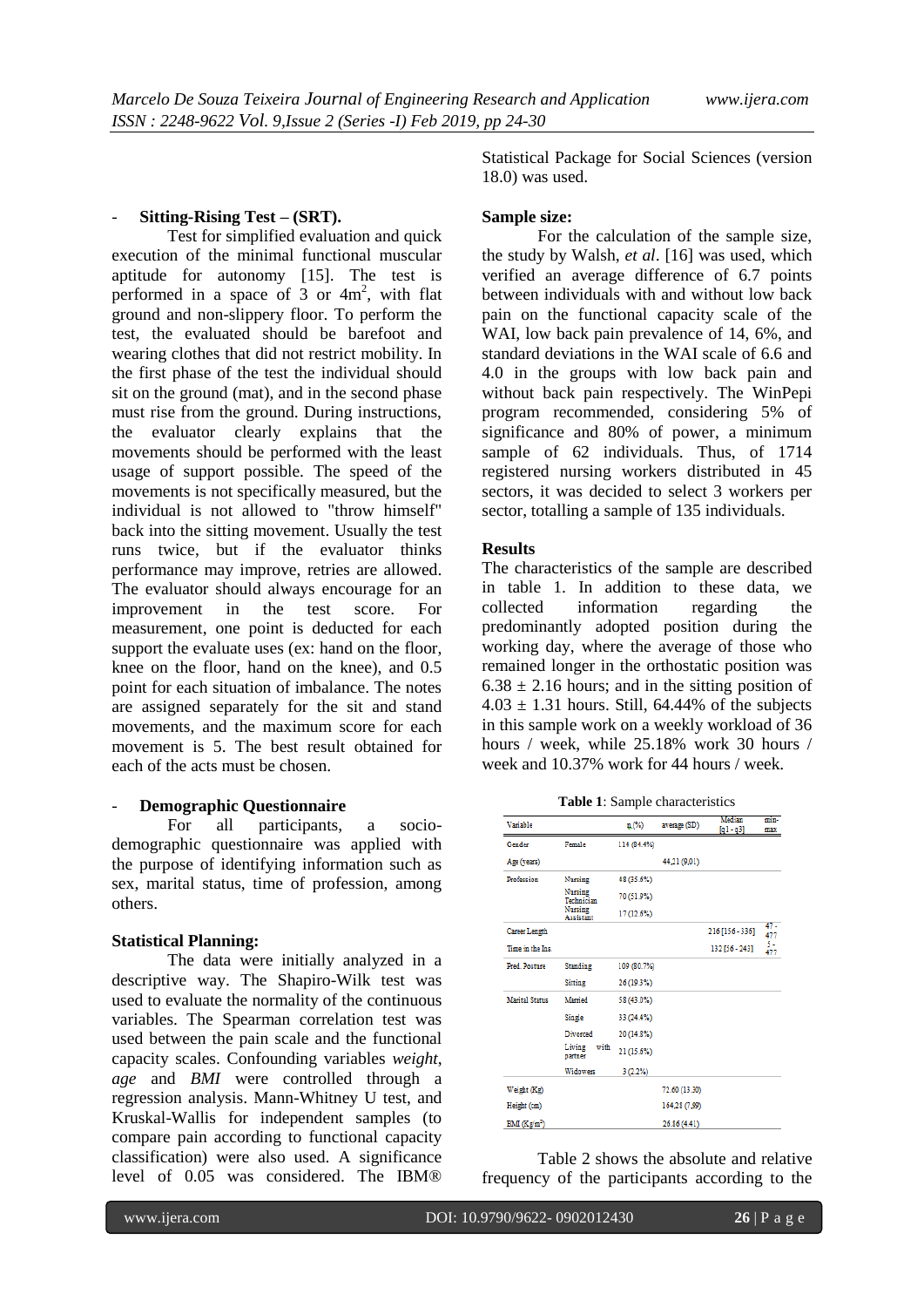0,74%

BMI classification. There was no significant difference  $(p= 0.12)$  between subjects who were normal weight or below normal weight, and those who were above normal weight categories, in relation to the averages obtained with the pain scale.

|                | <u> Table 2: Frequency according to BMI Class</u> |    |        |
|----------------|---------------------------------------------------|----|--------|
| Classification | <b>BMI</b>                                        | Ν  | %      |
| Low weight     | $\leq 18.5$                                       | 2  | 1,48%  |
| eutrophy       | $18,6 - 24,9$                                     | 51 | 37,77% |
| overweight     | $25,0 - 29,9$                                     | 50 | 37,03% |
| obesity I      | 30,0 e 34,9                                       | 26 | 19,25% |
| obesity II     | 35,0 e 39,9                                       | 5  | 3,70%  |

Table 3 presents the descriptive results of the classification obtained in the applied tests.

 $\geq 40,0$ 

obesity III

**BMI - Body Mass Index** 

**Table 3:** Classification of functional capacity and pain scale tests

| Variable    | Categories  |                  | n(%)       | median [q1 - q3]                                                                       | min-max   |
|-------------|-------------|------------------|------------|----------------------------------------------------------------------------------------|-----------|
| VAS         |             |                  |            | $3[0-5]$                                                                               | $0 - 10$  |
|             | Light (0-2) |                  | 59(43,7)   |                                                                                        |           |
|             |             | Moderate (3-6)   | 52 (36,51) |                                                                                        |           |
|             |             | Intense $(7-10)$ | 24(17,77)  |                                                                                        |           |
| WAI         |             |                  |            | $41 [38 - 44]$                                                                         | $24 - 49$ |
|             |             |                  |            |                                                                                        |           |
|             |             | Weak (7-27)      | 2(1,5)     |                                                                                        |           |
|             |             | Moderate (28-36) | 24(17.8)   |                                                                                        |           |
| Correlation |             | <b>VAS</b>       | WAI        | Table 4: Spearman correlations between functional capacity and pain scale tests<br>SRT |           |
| VAS         |             | 1                | $.393***$  | $-0.088$                                                                               | $5 - 10$  |
| WAI         |             | < 0.001          | 1          | $0.225***$                                                                             |           |

The results for the correlation tests are presented in Table 4 and 5. Significant correlations were observed, moderate negative for the results obtained between the VAS and the WAI (-0.393), and a weak positive correlation between the WAI and the SRT (0.225).

|                                   | VAS                | WAI             | SRT                   |
|-----------------------------------|--------------------|-----------------|-----------------------|
|                                   |                    |                 |                       |
| Age                               | $-0.198 - (0.021)$ | 0.101 (0.244)   | $0.381$ * $(< 0.001)$ |
| Career length (months)            | $-0.172$ $(0.046)$ | 0.066(0.450)    | $0.296**$ (<0.001)    |
| Time in the institution (months)  | $-0.122(0.157)$    | 0.087(0.315)    | $-0.293**$ (0.001)    |
| Workload/week                     | 0.021(0.810)       | $-0.004(0.960)$ | 0.145(0.094)          |
| How long can keep posture (hours) | 0.110(0.205)       | 0.018(0.839)    | $-0.066(0.444)$       |
| Weight                            | 0.096(0.269)       | $-0.081(0.348)$ | $-0.454$ * $(-0.001)$ |
| Height                            | 0.019(0.830)       | 0.083(0.338)    | 0.039(0.653)          |
|                                   | 0.107(0.215)       | 0.136(0.116)    | $-.521**$ (0<0.001)   |

The variable *age* had significant negative, weak and moderate correlations with the results of VAS and SRT respectively (- 0.198 and -0.381); the variable *career length* showed significant negative correlations, but weak with the results of EVA and SRT (-0.172 and -0.296); whereas the variable *time in the institution* showed a weak negative significant correlation only with SRT results (-0.293); and the variables *weight* (-0,454) and *BMI* (-0.521) presented a moderate negative significant<br>correlation, however with the highest correlation, however with the correlation values, with the SRT results.

The results found above show that the variables *weight*, *BMI* and *age* can influence the SRT result, defining them as confounding variables. In order to control these factors, a regression association assessment was performed, with control of the variables *age* and *BMI*, resulting in an increase in the correlation between SRT and WAI tests (from  $r = 0.225$  to  $r = 0.606$ ,  $p < 0.001$ ).

To verify the possibility of difference among groups, the non-parametric Mann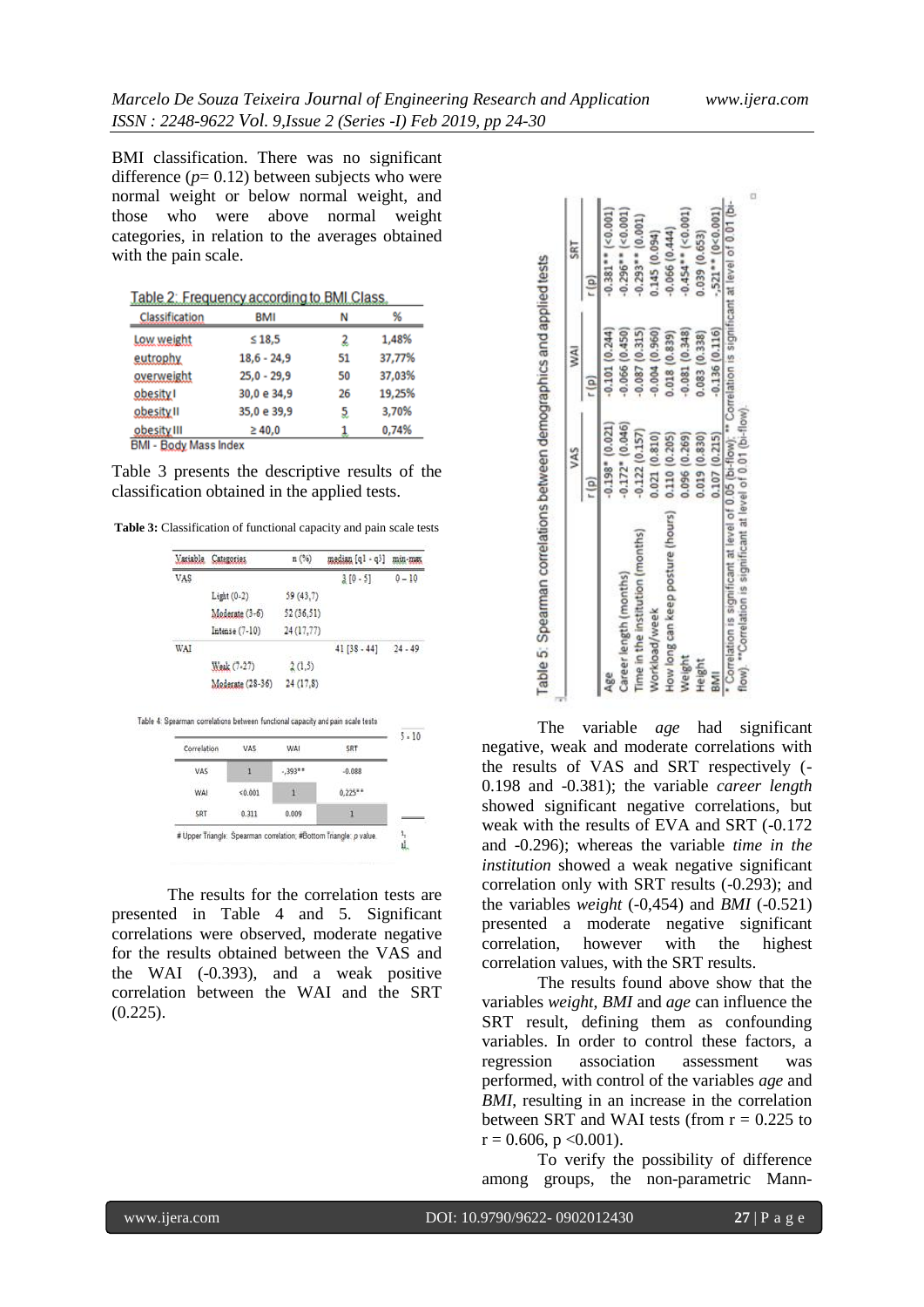Whitney and Kruskal-Wallis tests were carried out for the tests and the categories of the sample. The relationship among VAS, WAI and SRT was tested for male and female gender, for those who live with partners or without partners, for those who work predominantly standing or predominantly seated, and finally for Nursing professionals, Nursing Technicians or Nursing Assistants.

A significant  $(p = 0.041)$  result was found between VAS and prevailing posture, suggesting that those workers who remain longer in the orthostatic position report more low back pain than those who remain seated for longer periods of time. (Figure 2).



#### **III. DISCUSSION**

The results of the functional capacity tests have shown that the majority of professionals in the study presented good functional capacity, both on the SRT (good and great  $= 91,82\%$ ) and in the WAI (good and great  $= 80.80\%$ ). Similar results for WAI were found in the studies by Raffone, Padula, and Monteiro [17, 18, 19], both when applied on nursing professionals as well as in professionals from other areas. In relation to SRT, Brito *et al*. [20] in a large study with more than 4000 subjects, found similar results in the test relations with *age*, *weight* and *BMI* variables, where we found moderate negative correlations, but with higher values (-0.381, -0.454 and - 0.521, respectively), concluding that such

variables have the power to influence the SRT test results.

The result found with the VAS meets the expectation, according to the information of Stevens [21], which reports about the prevalence of nonspecific LBP to be between 15-20%, and Hayashi [22], whose study reported having found prevalence of LBP ranging from 18.6% to 57.4%, due to the fact that we could consider only those subjects who reported severe back pain (17.77%), or even the sum of those with severe pain and moderate pain (54, 28%).

Nonetheless, there was the expectation of finding stronger correlations between the variables of functional capacity and pain scale tests. Although the correlation between WAI and VAS was negative and moderate and the correlation between WAI and SRT positive and weak, the correlation between VAS and SRT was non-existent. One hypothesis for such results could be the fact that individuals, when answering a questionnaire about functional capacity or even a scale that measures pain, within their work environment, show an interest in not valuing their deficiencies and try to hyper-value their functional capacity. Furthermore, it may occur that pain referred to in VAS does not influence SRT performance, at least in this sample. Another possibility could be the fact that nonspecific LBP presents a high prevalence and a high estimate of impairment in the population, which affects even individuals with good functional capacity, given that even athletes suffer from this condition [23].

Another of our findings is that workers, whose occupation is predominantly in the "orthostatic" position, present more LBP than those where the predominant working position is seated. Although historically the science informs that the sitting position tends to be more detrimental due to thesmaller base of support for the spine, increasing the compressive force on the vertebral bodies of the low back region [24], Jadranka's study [25] has already shown that nursing workers who routinely carry weights heavier than 10kg have an increased chance of developing LBP and those who within their work activities remain for at least 2 hours a day involved with computer activities have less chance of developing it. Wilke [26], in 1999, presented results showing that the compressive force is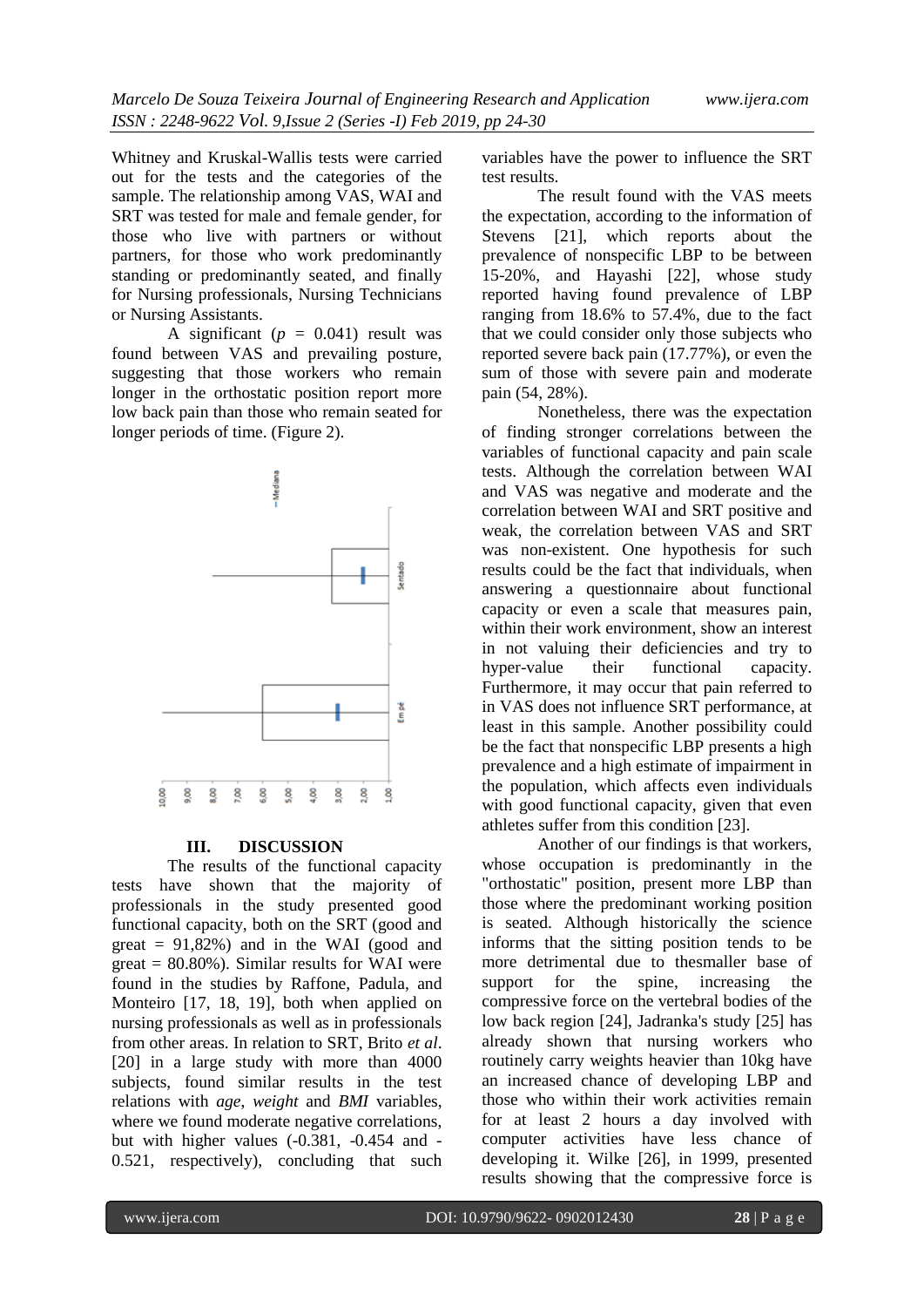greater when the individual is in the orthostatic position with trunk flexion ahead and carrying some overload.

#### **Limitations**

We opted for simple instruments and quick application, because the data collection would be conducted during the rest period of professionals during the work day.

## **IV. CONCLUSION**

We did not show a correlation between the VAS and the SRT in the studied nursing group. The results obtained allow us to conclude that nursing workers who work predominantly in the orthostatic position present a higher prevalence of low back pain than those who work longer in the sitting position. And although we found a prevalence of low back pain similar to that found in the general population, the majority of our sample had good results in functional capacity tests.

#### **Funding Statement**

This study was funded by FIPE – HCPA – CNPq. **Conflict of Interest Statement**

No conflict of interest has been declared by the author(s).

#### **REFERENCES**

- [1]. Ee JL, Im SK, Ung HJ, Oo JK, Oo KW, Im MTK. Participatory Action Oriented Training for Hospital Nurses ( PAOTHN ) Program to Prevent Musculoskeletal Disorders. 2009;(1988):370-376.
- [2]. Adams MA. Biomechanics of back pain. Acupunct Med. 2004;22(4):178-188. doi:10.1136/aim.22.4.178.
- [3]. Stevens ML, Lin C-WC, Hancock MJ, et al. TOPS: Trial Of Prevention Strategies for low back pain in patients recently recovered from low back pain study rationale and protocol. BMJ Open. 2016;6(5):e011492. doi:10.1136/bmjopen-2016- 011492.
- [4]. Mascarenhas CHM, Santos LS. Evaluation of pain and functional capacity in patients with chronic low back pain. J Heal Sci Inst. 2011;29(3):205- 208.
- [5]. Vinicius M, Vieira P, Alcântara DS De. Prevalência de dor lombar crônica em trabalhadores de enfermagem : revisão bibliográfica Prevalence of chronic low back pain in nursing : a bibliographic review. Rev Amaz. 2013:49-55.
- [6]. Andersen LN, Juul-Kristensen B, Roessler KK, Herborg LG, Sørensen TL, Søgaard K. Efficacy of "Tailored Physical Activity" on reducing sickness absence among health care workers: A 3-months randomised controlled trial. Man Ther.

2015;20(5):666-671. doi:10.1016/j.math.2015.04.017.

- [7]. Vidor C da R, Mahmud MAI, Farias LF, et al. Prevalence of musculoskeletal pain among nursing surgery teams. Acta Fisiátrica. 2014;21(1):6-10. doi:10.5935/0104-7795.20140002.
- [8]. Luttmann, Alwin, Jager, M., Caffier, G., Liebers F. Preventing Musculoskeletal Disorders in the Workplace. World Heal Organ Rep Geneva. 2003;(5):1-38lu.

doi:http://www.who.int/iris/handle/10665/42651.

- [9]. Andersen LN, Juul-Kristensen B, Sørensen TL, Herborg LG, Roessler KK, Søgaard K. Efficacy of Tailored Physical Activity or Chronic Pain Self-Management Programme on return to work for sick-listed citizens: A 3-month randomised controlled trial. Scand J Public Health. 2015;43(7):694-703. doi:10.1177/1403494815591687.
- [10]. Larsson A, Karlqvist L, Westerberg M, Gard G. Identifying work ability promoting factors for home care aides and assistant nurses. BMC<br>Musculoskelet Disord. 2012;13(1):1.  $2012;13(1):1.$ doi:10.1186/1471-2474-13-1.
- [11]. Sjøgaard G, Justesen JB, Murray M, Dalager T, Søgaard K. A conceptual model for worksite intelligent physical exercise training--IPET- intervention for decreasing life style health risk indicators among employees: a randomized<br>controlled trial. BMC Public Health. controlled trial. BMC Public Health. 2014;14(1):652. doi:10.1186/1471-2458-14-652.
- [12]. Schmidt ARCFCGG, Engel. Descrição De Uma Intervenção Cinesioterapêutica Combinada Sobre a Capacidade Funcional E O Nível De Incapacidade Em Portadoras De Lombalgia Inespecífica Crônica. Arq Ciênc Saúde UNIPAR,. 2009;13:97- 103.
- [13]. Tuomi K, Ilmarinen J, Seitsamo J, Huuhtanen P, Martikainen R , Nygård C -H KM. Promote the Health and Work Ability of Aging Workers. 1997;28(2):351-357.
- [14]. Duran ECM, Cocco MIM. Capacidade para o trabalho entre trabalhadores de enfermagem do pronto-socorro de um hospital universitário. Rev Lat Am Enfermagem. 2004;12(1):43-49. doi:10.1590/S0104-11692004000100007.
- [15]. Gil C, Araújo S De. Teste de sentar-levantar : apresentação de um procedimento para avaliação em Medicina do Exercício e do Esporte. Rev Bras do Esporte. 1999;5:179-182. doi:10.1590/S1517-86921999000500004.
- [16]. Walsh IAP, Corral S, Franco RN, Canetti EEF, Alem MER, Coury HJCG. Capacidade para o trabalho em indiv??duos com les??es m??sculoesquel??ticas cr??nicas. Rev Saude Publica. 2004;38(2):149-156. doi:10.1590/S0034- 89102004000200001.
- [17]. Maisonnave Raffone A, Hennington ÉA, Maisonnave A, Plácido De Castro RR. Avaliação da capacidade funcional dos trabalhadores de enfermagem Functional capacity evaluation of nursing professionals. Rev Saúde Pública. 2005;39(4):669-676. www.fsp.usp.br/rsp.